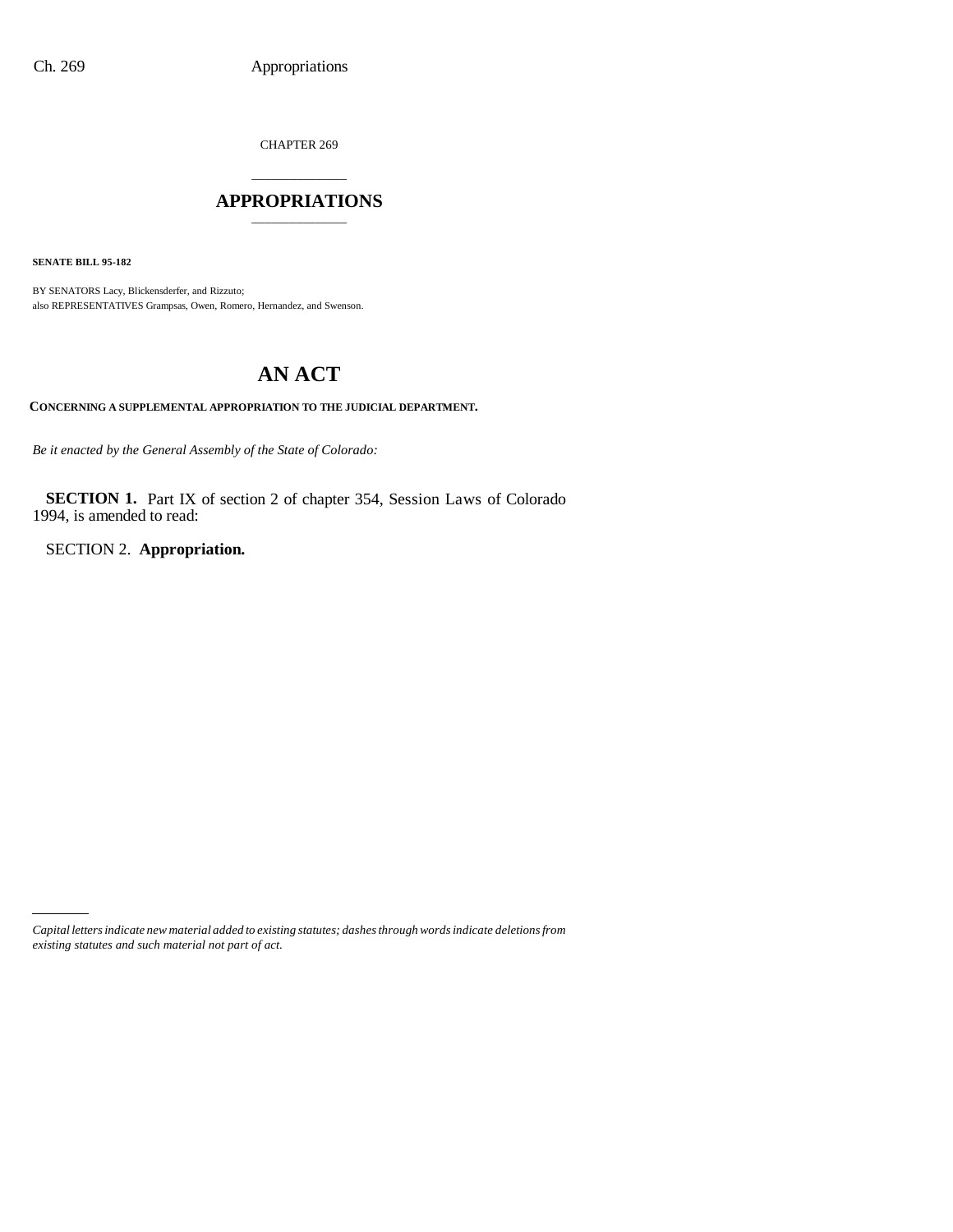| <b>APPROPRIATION FROM</b> |              |                |                |              |              |                |  |
|---------------------------|--------------|----------------|----------------|--------------|--------------|----------------|--|
| <b>ITEM &amp;</b>         | <b>TOTAL</b> | <b>GENERAL</b> | <b>GENERAL</b> | CASH         | CASH         | <b>FEDERAL</b> |  |
| <b>SUBTOTAL</b>           |              | <b>FUND</b>    | <b>FUND</b>    | <b>FUNDS</b> | <b>FUNDS</b> | <b>FUNDS</b>   |  |
|                           |              |                | c EXEMPT       |              | e EXEMPT ه   |                |  |

#### **PART IX JUDICIAL DEPARTMENT**

## **(1) SUPREME COURT**

| <b>Personal Services</b>          | 1,915,386      | 1,915,386    |                         |                       |
|-----------------------------------|----------------|--------------|-------------------------|-----------------------|
|                                   |                | $(38.0$ FTE) |                         |                       |
| <b>Operating Expenses</b>         | 49,393         | 29,443       | $19,950$ <sup>*</sup>   |                       |
|                                   | 67,443         |              | 38,000 <sup>a</sup>     |                       |
| Grievance Committee <sup>75</sup> | 2,092,000      |              | 1,747,634 <sup>b</sup>  | $344,366$ c           |
|                                   | $(27.9$ FTE)   |              |                         |                       |
| Continuing Legal                  |                |              |                         |                       |
| Education <sup>75</sup>           | 245,000        |              | $220,000^{\mathrm{b}}$  | $25,000$ <sup>d</sup> |
|                                   | $(3.8$ FTE)    |              |                         |                       |
| Law Examiner Board <sup>75</sup>  | 630,000        |              | $500,000$ e             | $130,000$ f           |
|                                   | $(8.5$ FTE $)$ |              |                         |                       |
| Law Library                       | 410,000        |              | $410,000$ $\frac{8}{5}$ |                       |
|                                   |                |              | $360,000$ g             | $50,000$ h            |
|                                   |                |              | $(1.0$ FTE)             |                       |
|                                   |                |              |                         |                       |

5,341,779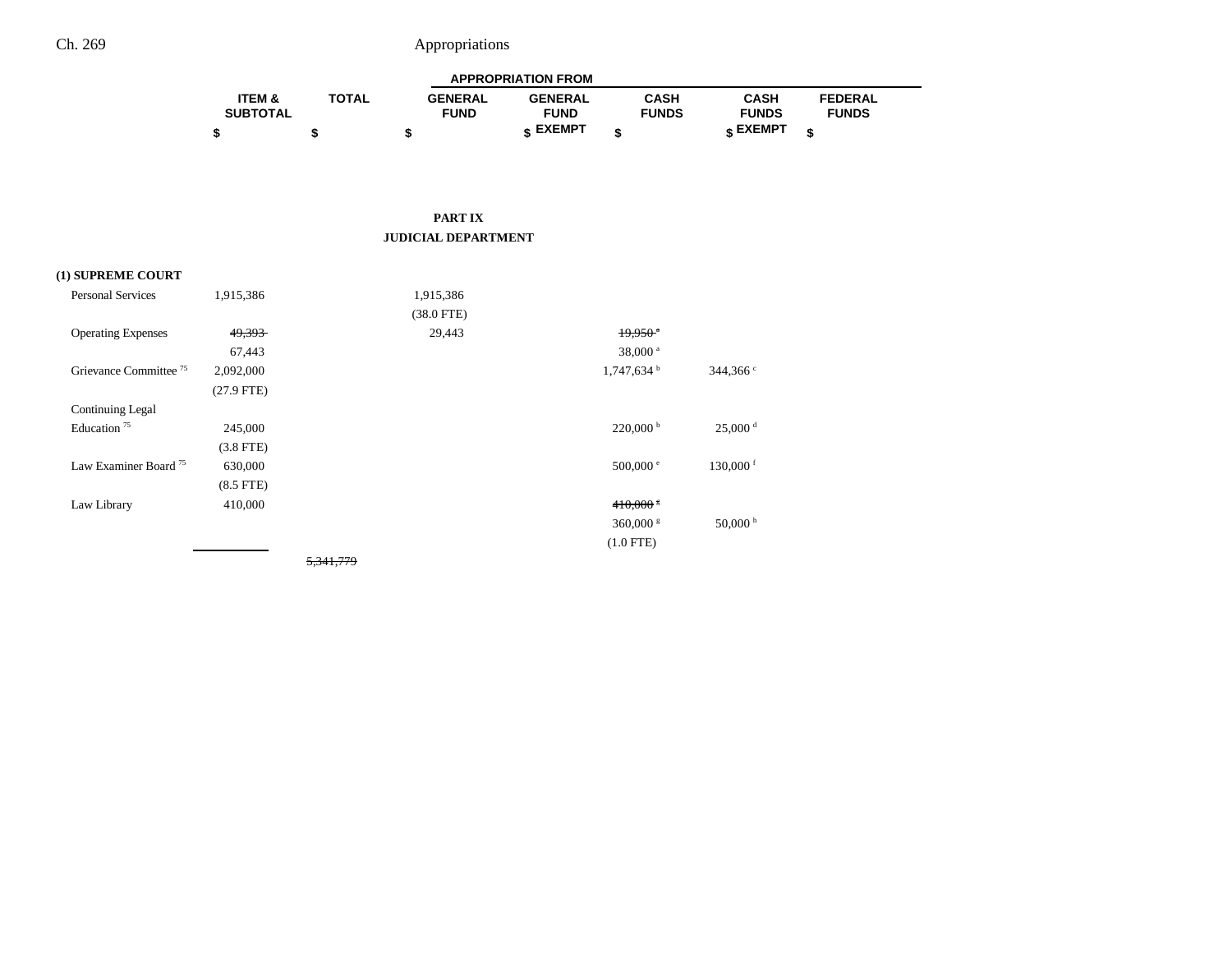<sup>a</sup> This amount shall be from **copier machine receipts**. FEES.

**b** These amounts shall be from annual attorney registration fees and other fees. For purposes of complying with the limitation on state fiscal year spending imposed by Article X, Section 20 of the State Constitution these moneys are included for informational purposes as they are continuously appropriated by a permanent statute or constitutional provision.

c This amount shall be from reserves in the Attorney Registration Fund.

d This amount shall be from reserves in the Continuing Legal Education Fund.

e This amount shall be from law examination application fees and other fees. For purposes of complying with the limitation on state fiscal year spending imposed by Article X, Section 20 of the State Constitution these moneys are included for informational purposes as they are continuously appropriated by a permanent statute or constitutional provision.

f This amount shall be from reserves in the Law Examiner Board Fund.

<sup>g</sup> This amount shall be from new attorney registration fees and appellate court filing fees. For purposes of complying with the limitation on state fiscal year spending imposed by Article X, Section 20 of the State Constitution these moneys are included for informational purposes as they are continuously appropriated by a permanent statute or constitutional provision.

h THIS AMOUNT SHALL BE FROM THE LAW LIBRARY FUND. FOR PURPOSES OF COMPLYING WITH THE LIMITATION ON STATE FISCAL YEAR SPENDING IMPOSED

BY ARTICLE X, SECTION 20 OF THE STATE CONSTITUTION, THESE MONEYS ARE INCLUDED FOR INFORMATIONAL PURPOSES AS THEY ARE CONTINUOUSLY

APPROPRIATED BY A PERMANENT STATUTE OR CONSTITUTIONAL PROVISION.

#### **(2) COURT OF APPEALS**

| <b>APPEALS</b>            |           |              |                      |
|---------------------------|-----------|--------------|----------------------|
| <b>Personal Services</b>  | 3.990.496 | 3,990,496    |                      |
|                           |           | $(79.0$ FTE) |                      |
| <b>Operating Expenses</b> | 71.197    | 69.772       | $1.425$ <sup>a</sup> |
|                           |           | 4,061,693    |                      |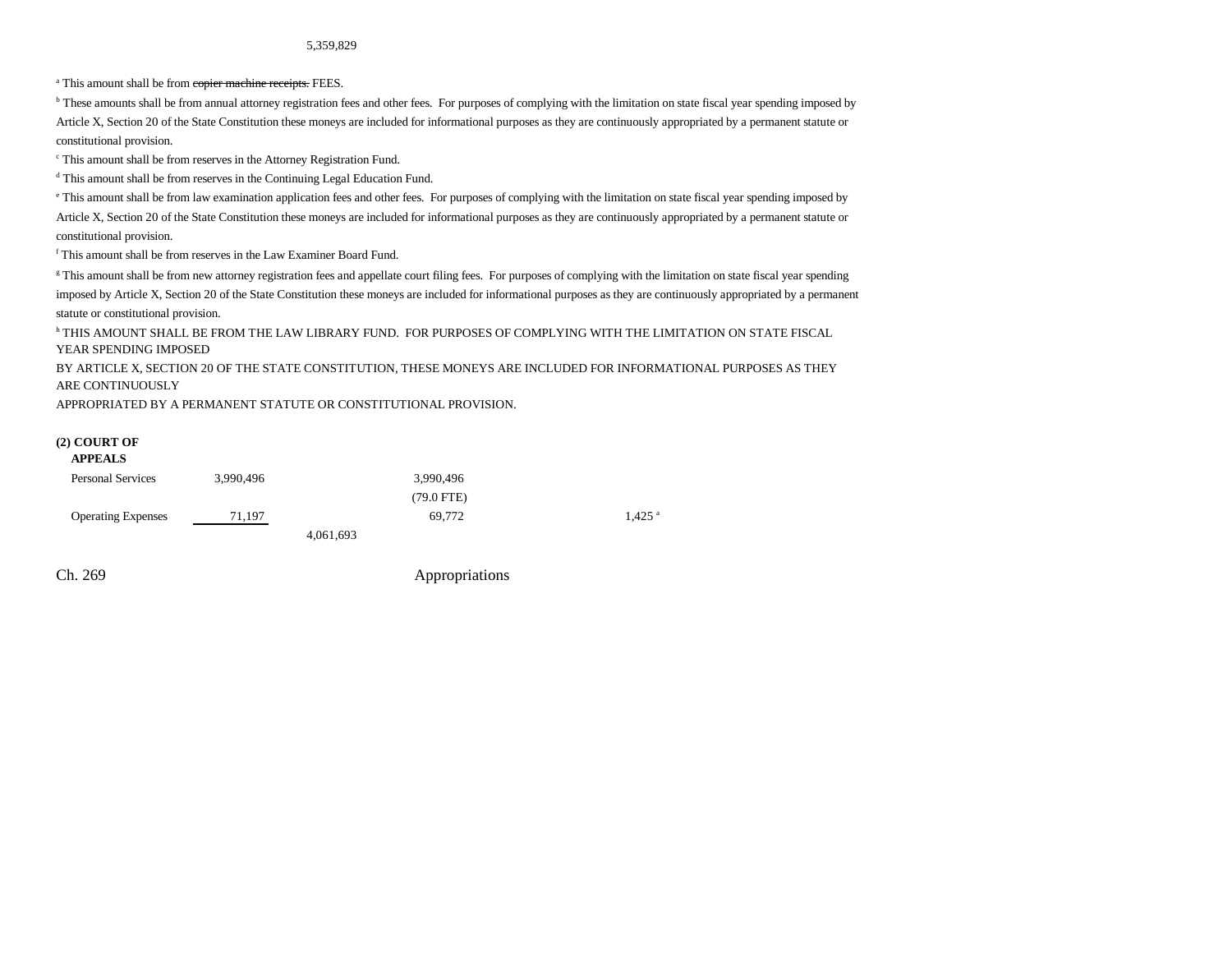|                 |              |                | <b>APPROPRIATION FROM</b> |              |              |                |
|-----------------|--------------|----------------|---------------------------|--------------|--------------|----------------|
| ITEM &          | <b>TOTAL</b> | <b>GENERAL</b> | <b>GENERAL</b>            | CASH         | <b>CASH</b>  | <b>FEDERAL</b> |
| <b>SUBTOTAL</b> |              | <b>FUND</b>    | <b>FUND</b>               | <b>FUNDS</b> | <b>FUNDS</b> | <b>FUNDS</b>   |
|                 |              |                | <b>« EXEMPT</b>           |              | e EXEMPT ہ   |                |

a This amount shall be from copier machine receipts.

| (3) COURTS ADMINISTRATION<br>(A) Administration $76$ |           |              |                |
|------------------------------------------------------|-----------|--------------|----------------|
| <b>Personal Services</b>                             | 1,890,441 | 1,890,441    |                |
|                                                      |           | $(37.7$ FTE) |                |
| <b>Operating Expenses</b>                            | 214,380   | 214,380      |                |
| Americans with Disabilities                          |           |              |                |
| <b>Act Modifications</b>                             | 82,000    |              | 82,000 $(T)^a$ |
| <b>County Courthouse</b>                             |           |              |                |
| Furnishings <sup>77</sup>                            | 269,775   | 269,775      |                |
|                                                      | 2,456,596 |              |                |

a This amount shall be from savings elsewhere in the department.

## **(B) Administrative Special Purpose**

| Group Health and Life        | 4.168.787 | 3.840.224 | $159.602$ <sup>a</sup> | $168,961$ (T) <sup>b</sup> |
|------------------------------|-----------|-----------|------------------------|----------------------------|
| <b>Short-term Disability</b> | 14.584    | 109.618   | 894 <sup>c</sup>       | 4.072 $(T)^b$              |
| Salary Survey and            |           |           |                        |                            |
| <b>Anniversary Increases</b> | 3.313.517 | 3.122.918 | $68.193$ <sup>a</sup>  | $122.406$ (T) <sup>b</sup> |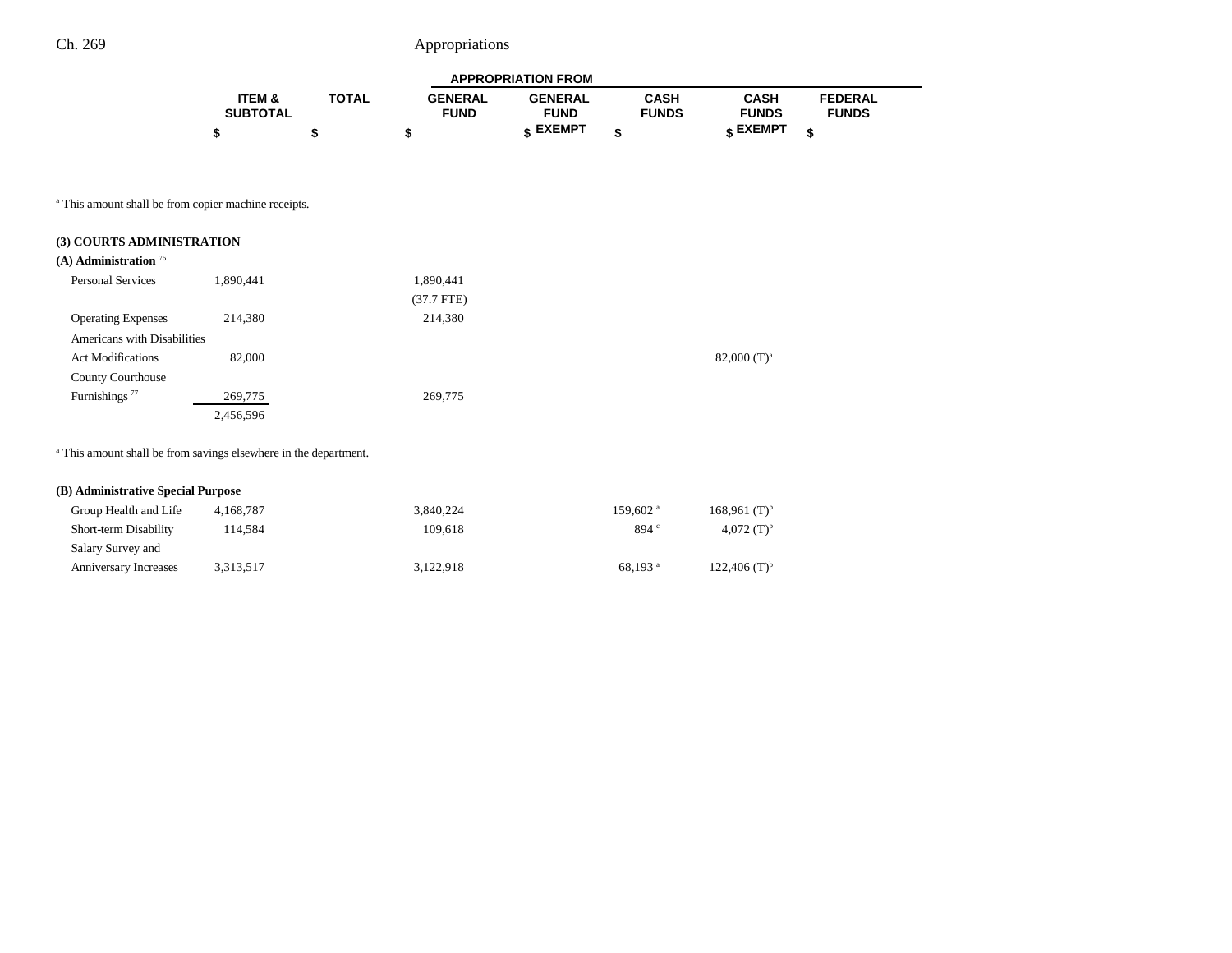| Workers' Compensation      | 1,080,553  | 1,064,131   | $3,613$ $\degree$      | $12,809$ (T) <sup>b</sup> |
|----------------------------|------------|-------------|------------------------|---------------------------|
| Legal Services             | 123,682    | 123,682     |                        |                           |
| Payment to Risk Management |            |             |                        |                           |
| and Property Funds         | 222,960    | 219,838     | 531 <sup>c</sup>       | $2,591$ (T) <sup>b</sup>  |
| <b>Leased Space</b>        | 170,000    | 170,000     |                        |                           |
| Lease Purchase             | 94,561     | 94,561      |                        |                           |
| Administrative             |            |             |                        |                           |
| Purposes                   | 286,655    | 286,655     |                        |                           |
|                            | 311,655    |             | 25,000h                |                           |
|                            |            | $(2.3$ FTE) |                        |                           |
| Judicial Conference        | 72,642     | 72,642      |                        |                           |
| <b>Retired Judges</b>      | 43,335     | 43,335      |                        |                           |
| <b>Appellate Reports</b>   |            |             |                        |                           |
| Publication                | 68,040     | 68,040      |                        |                           |
| Office of Dispute          |            |             |                        |                           |
| Resolution                 | 320,437    |             | $320,437$ <sup>d</sup> |                           |
| RESOLUTION <sup>77a</sup>  | 370,000    |             | 370,000 <sup>d</sup>   |                           |
|                            |            |             | $(4.3$ FTE)            |                           |
| Alimony and Support        | 690,304    | 394,600     | $270,000$ $^{\circ}$   | $25,704$ <sup>f</sup>     |
| Judicial Performance       | 26,283     | 15,183      |                        | $11,100$ s                |
| Child Support              |            |             |                        |                           |
| Enforcement                | 17,604     | 17,604      |                        |                           |
|                            | 10,813,944 |             |                        |                           |
|                            | 10,888,507 |             |                        |                           |

<sup>a</sup> These amounts shall be from fines deposited into the Fines Collection Cash Fund pursuant to Section 18-1-105(1)(a)(III)(D), C.R.S. and from fees collected by the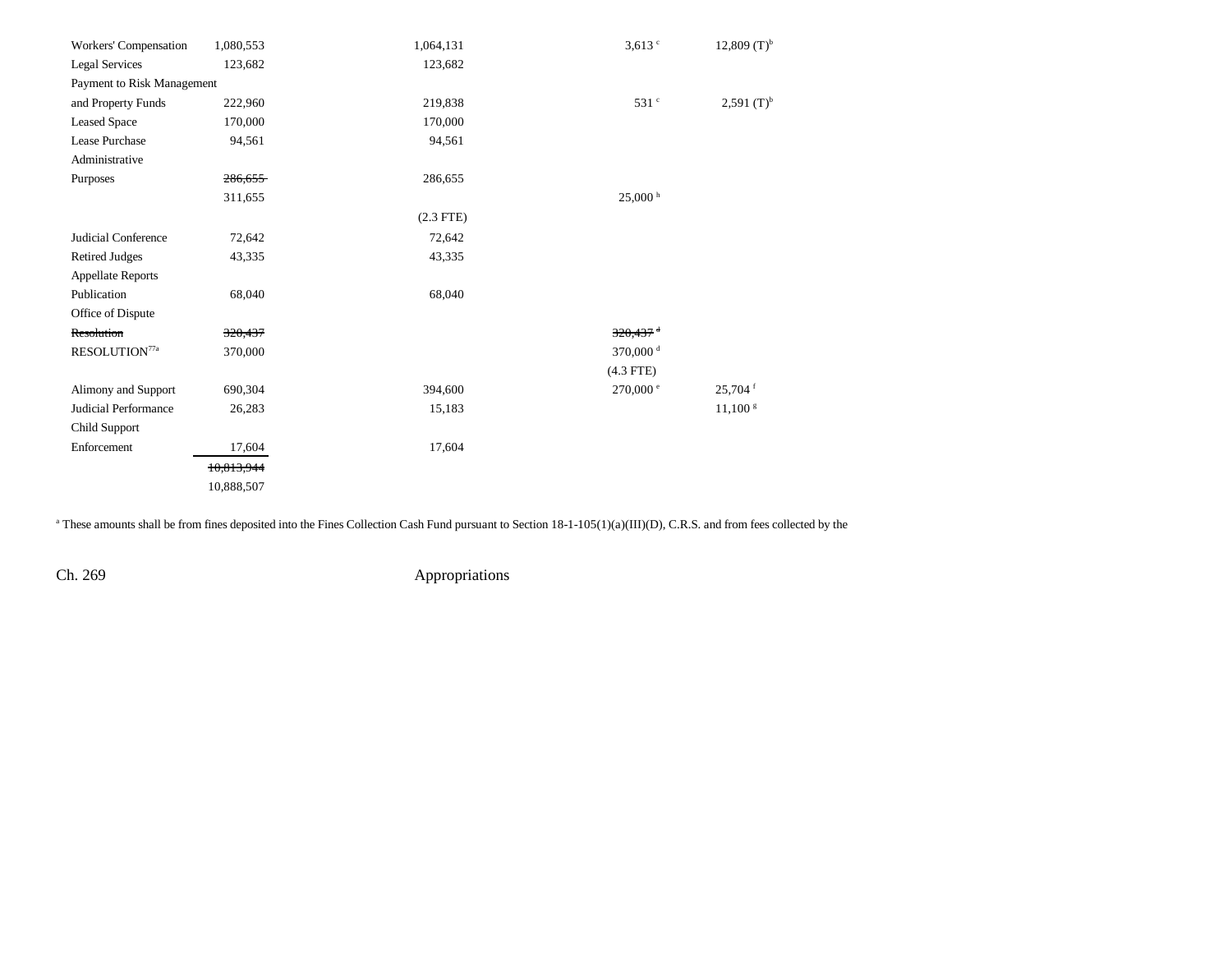| <b>APPROPRIATION FROM</b> |              |                |                 |              |                 |                |  |
|---------------------------|--------------|----------------|-----------------|--------------|-----------------|----------------|--|
| ITEM &                    | <b>TOTAL</b> | <b>GENERAL</b> | <b>GENERAL</b>  | CASH         | <b>CASH</b>     | <b>FEDERAL</b> |  |
| <b>SUBTOTAL</b>           |              | <b>FUND</b>    | <b>FUND</b>     | <b>FUNDS</b> | <b>FUNDS</b>    | <b>FUNDS</b>   |  |
|                           |              |                | <b>« EXEMPT</b> |              | <b>« EXEMPT</b> |                |  |

Office of Dispute Resolution pursuant to Section 13-22-305(3), C.R.S.

b These amounts shall be from the Department of Human Services, Alcohol and Drug Abuse Division.

<sup>c</sup> These amounts shall be from fines deposited into the Fines Collection Cash Fund pursuant to Section 18-1-105(1)(a)(III)(D), C.R.S.

<sup>d</sup> This amount shall be from fees collected by the Office of Dispute Resolution pursuant to Section 13-22-305(3), C.R.S.

e This amount shall be from fees available pursuant to Section 13-32-101(1)(a.5)(I), C.R.S.

f This amount shall be from reserves in the Alimony and Support Fund.

<sup>g</sup> This amount shall be from donations collected by the Commission on Judicial Performance pursuant to Section 13-5.5-107, C.R.S.

hTHIS AMOUNT SHALL BE FROM FEES FOR JURY INSTRUCTION COMMITTEES.

#### **(C) Judicial/Heritage Complex**

| <b>Personal Services</b>  | 336,590 | 336,590     |             |
|---------------------------|---------|-------------|-------------|
|                           |         | $(3.0$ FTE) |             |
| <b>Operating Expenses</b> | 59,281  | 59,281      |             |
|                           | 72,321  | 72,321      |             |
| Parking Lot               |         |             |             |
| Maintenance               | 4,110   |             | $4,110^{a}$ |
|                           | 399,981 |             |             |
|                           | 413,021 |             |             |
|                           |         |             |             |

<sup>a</sup> This amount shall be from parking receipts.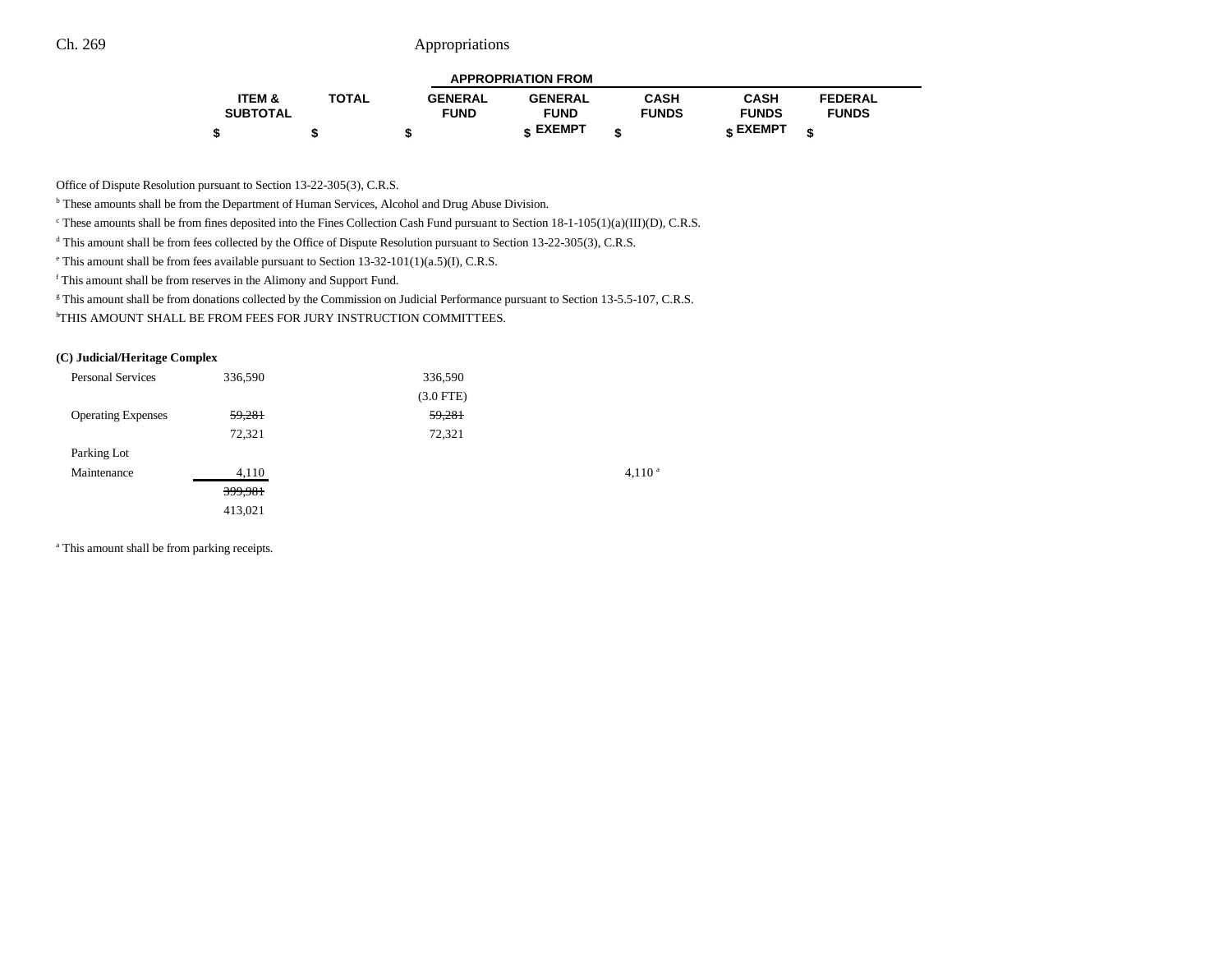# **(D) Integrated Information Services** <sup>76</sup>

| (1) Administration        |                      |           |
|---------------------------|----------------------|-----------|
| <b>Personal Services</b>  | 919,859              |           |
|                           | $(16.0$ FTE)         |           |
| <b>Operating Expenses</b> | 149.684              |           |
|                           | 164,684              |           |
| Purchase of Services      |                      |           |
| from Computer Center      | 971,649              |           |
| Hardware/Software         |                      |           |
| Maintenance               | 495,369              |           |
|                           | <del>2,536,561</del> | 2,536,561 |
|                           | 2.551.561            |           |

 $15,000$ <sup>a</sup>

#### a THIS AMOUNT SHALL BE FROM FEES.

| (2) Court Automation Plan $^{78,79}$ |             |           |
|--------------------------------------|-------------|-----------|
| <b>Personal Services</b>             | 202,479     |           |
|                                      | $(5.0$ FTE) |           |
| <b>Contract Services</b>             | 406,573     |           |
| Lease Purchase                       |             |           |
| Payments                             | 1,309,429   |           |
| Installation/                        |             |           |
| Maintenance Expenses                 | 520,798     |           |
|                                      | 2,439,279   | 2.439.279 |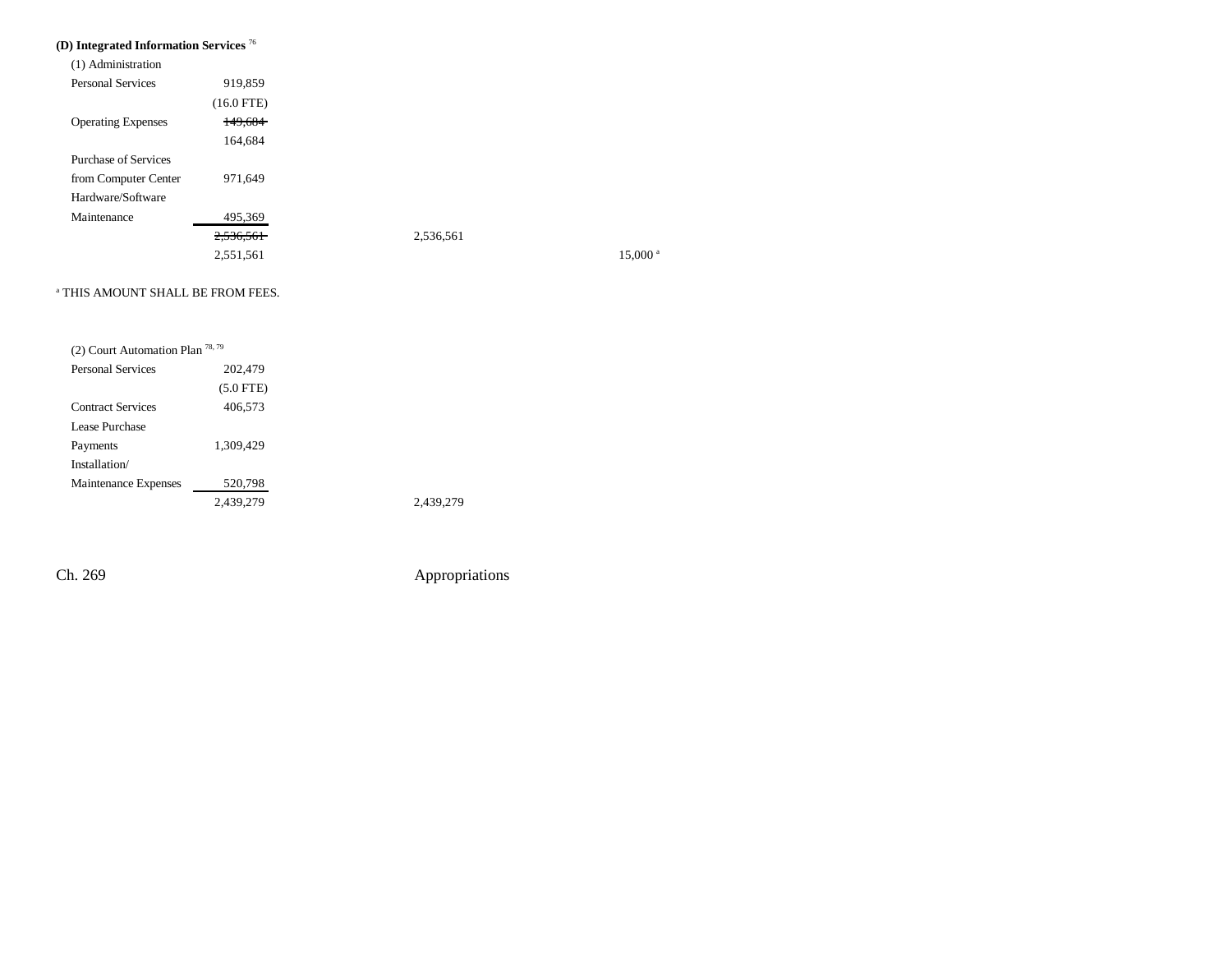|                                               |                           |              | <b>APPROPRIATION FROM</b>     |                               |                             |                             |                                |  |
|-----------------------------------------------|---------------------------|--------------|-------------------------------|-------------------------------|-----------------------------|-----------------------------|--------------------------------|--|
|                                               | ITEM &<br><b>SUBTOTAL</b> | <b>TOTAL</b> | <b>GENERAL</b><br><b>FUND</b> | <b>GENERAL</b><br><b>FUND</b> | <b>CASH</b><br><b>FUNDS</b> | <b>CASH</b><br><b>FUNDS</b> | <b>FEDERAL</b><br><b>FUNDS</b> |  |
|                                               | \$                        | \$           | \$                            | \$ EXEMPT                     | \$                          | \$ EXEMPT                   | \$                             |  |
| (3) Probation Automation Plan $^{78}$         |                           |              |                               |                               |                             |                             |                                |  |
| <b>Contract Services</b><br>Lease Purchase    | 49,326                    |              |                               |                               |                             |                             |                                |  |
| Payments<br>Installation/                     | 862,531                   |              |                               |                               |                             |                             |                                |  |
| Maintenance Expenses                          | 372,830<br>1,284,687      |              | 1,284,687                     |                               |                             |                             |                                |  |
| (4) Appellate Court Systems<br>Lease Purchase |                           |              |                               |                               |                             |                             |                                |  |
| Payments                                      | 40,987                    |              | 40,987                        |                               |                             |                             |                                |  |
|                                               |                           | 19,972,035   |                               |                               |                             |                             |                                |  |
|                                               |                           | 20,074,638   |                               |                               |                             |                             |                                |  |
| (4) TRIAL COURTS                              |                           |              |                               |                               |                             |                             |                                |  |
| Personal Services <sup>80</sup>               | 51,950,584                |              | 51,950,584                    |                               |                             |                             |                                |  |
|                                               | 51,912,857                |              | 51,912,857                    |                               |                             |                             |                                |  |
|                                               |                           |              | $(1,310.7 FTE)$               |                               |                             |                             |                                |  |
|                                               |                           |              | $(1,309.3$ FTE)               |                               |                             |                             |                                |  |
| <b>Operating Expenses</b>                     | 2,639,092                 |              | 2,639,092                     |                               |                             |                             |                                |  |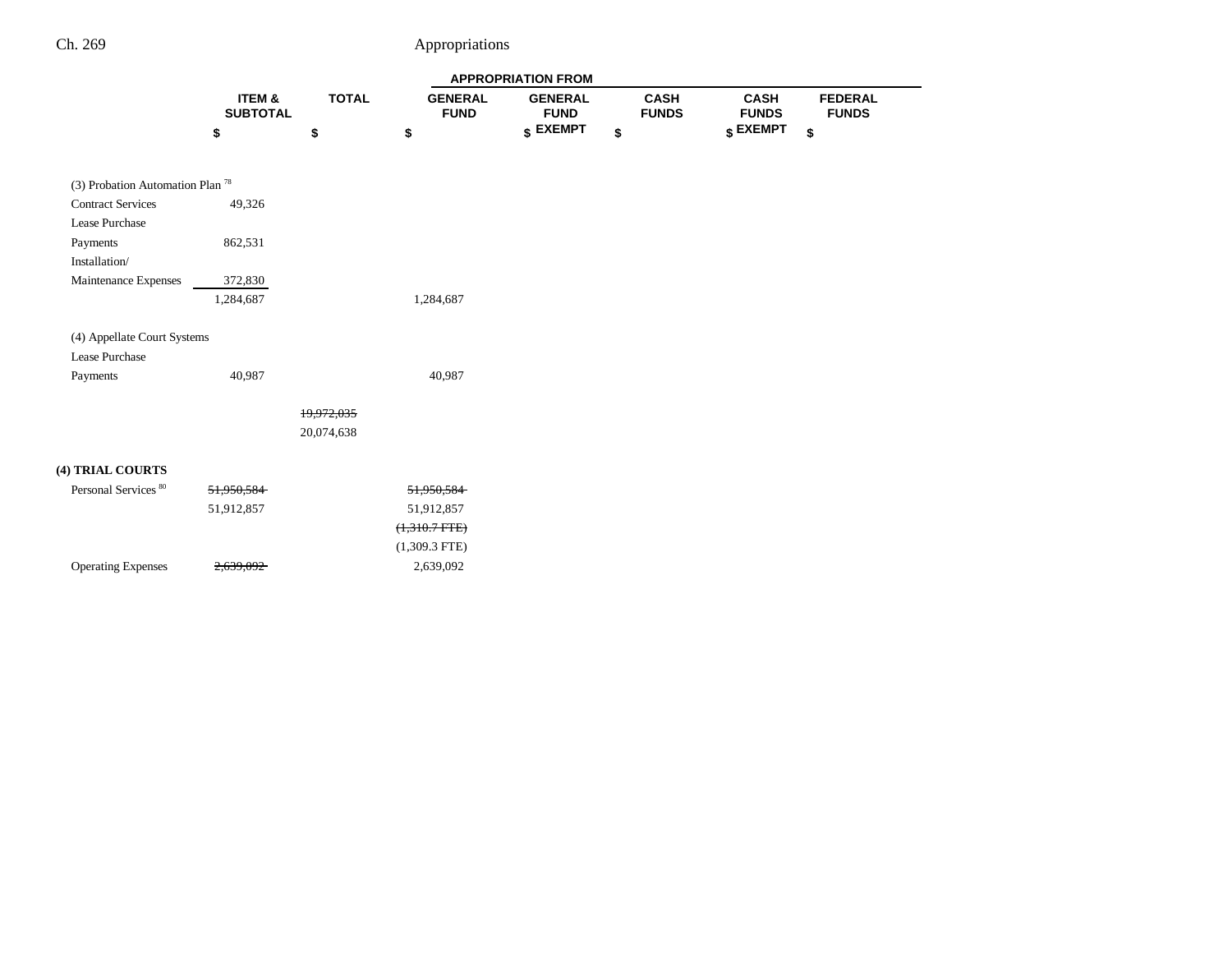|                          | 3,807,151 |             | $1,168,059$ <sup>f</sup> |
|--------------------------|-----------|-------------|--------------------------|
| Purchase of Microfilm    |           |             |                          |
| Services                 | 86,400    | 86,400      |                          |
| Guardian Ad Litem        | 4,190,421 | 4,190,421   |                          |
|                          | 4,422,470 | 4,422,470   |                          |
| Dependency and Neglect   | 2,951,645 | 2,951,645   |                          |
|                          | 3,129,674 | 3,129,674   |                          |
| Mental Health            | 569,814   | 569,814     |                          |
|                          | 518,245   | 518,245     |                          |
| Other Appointments       | 300,000   | 300,000     |                          |
|                          | 362,133   | 362,133     |                          |
| <b>Jury Costs</b>        | 1,751,287 | 1,751,287   |                          |
|                          | 1,663,939 | 1,663,939   |                          |
| <b>Court Costs</b>       | 5,123,800 | 5,123,800   |                          |
|                          | 4,766,706 | 4,766,706   |                          |
| Office of Court          |           |             |                          |
| <b>Appointed Counsel</b> | 32,967    | 32,967      |                          |
|                          |           | $(1.0$ FTE) |                          |
| Collections              |           |             |                          |
| Investigators            | 810,897   |             | 810,897 <sup>a</sup>     |
|                          |           |             | $(21.3$ FTE)             |
| Involuntary              |           |             |                          |
| Commitments              | 8,344     |             | $8,344$ (T) <sup>b</sup> |
| Sex Offender Surcharge   | 7,529     |             | $7,529$ $\circ$          |
| Victim Compensation      | 5,000,000 |             | 5,000,000 <sup>d</sup>   |
| Victim Assistance        | 5,500,000 |             | $5,500,000$ $\circ$      |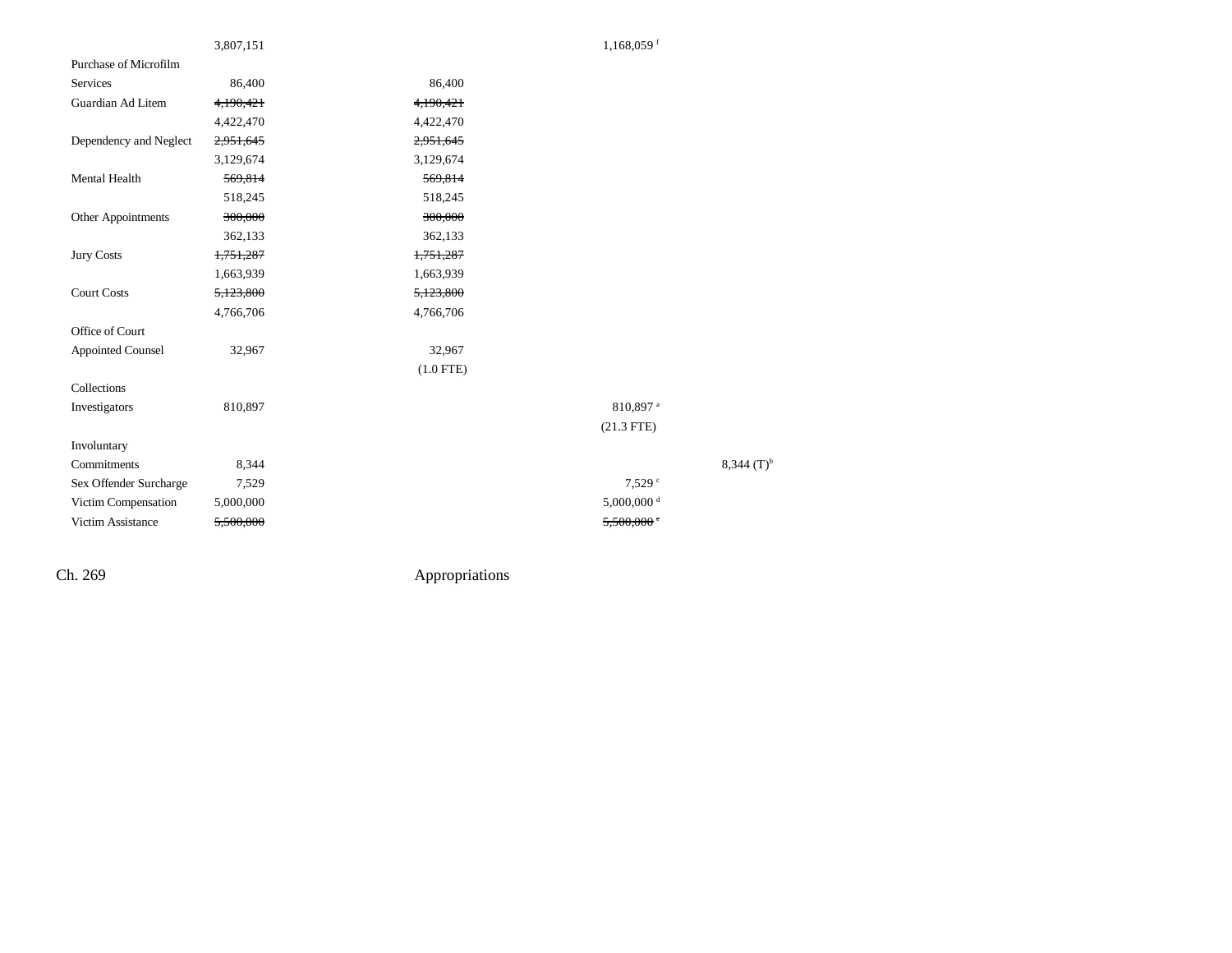| <b>APPROPRIATION FROM</b> |              |                |                 |              |                 |                |  |  |
|---------------------------|--------------|----------------|-----------------|--------------|-----------------|----------------|--|--|
| <b>ITEM &amp;</b>         | <b>TOTAL</b> | <b>GENERAL</b> | <b>GENERAL</b>  | <b>CASH</b>  | <b>CASH</b>     | <b>FEDERAL</b> |  |  |
| <b>SUBTOTAL</b>           |              | <b>FUND</b>    | <b>FUND</b>     | <b>FUNDS</b> | <b>FUNDS</b>    | <b>FUNDS</b>   |  |  |
|                           |              |                | <b>« EXEMPT</b> |              | <b>e EXEMPT</b> |                |  |  |

6,500,000 6,500,000  $6.500,000$   $6.500,000$   $6.500,000$   $6.500,000$ 

a This amount shall be from fines deposited into the Fines Collection Cash Fund pursuant to Section 18-1-105(1)(a)(III)(D), C.R.S.

80,922,780 83,029,312

<sup>b</sup> This amount shall be from federal funds appropriated in the Department of Human Services, Alcohol and Drug Abuse Division, pursuant to Section 25-1-1112, C.R.S.

c This amount shall be from the Sex Offender Surcharge Fund.

d This amount shall be from the Crime Victim Compensation Fund. For purposes of complying with the limitation on state fiscal year spending imposed by Article X,

Section 20 of the State Constitution, these moneys are included for informational purposes as they are continuously appropriated by a permanent statute or constitutional

provision.

e This amount shall be from the Victims and Witnesses Assistance and Law Enforcement Fund. For purposes of complying with the limitation on state fiscal year

spending

imposed by Article X, Section 20 of the State Constitution, these moneys are included for informational purposes as they are continuously appropriated by a permanent

statute or constitutional provision.

f THIS AMOUNT SHALL BE FROM FEES. FOR PURPOSES OF COMPLYING WITH THE LIMITATION ON STATE FISCAL YEAR SPENDINGIMPOSED BY

ARTICLE X, SECTION 20 OF THE STATE CONSTITUTION, \$748,360 OF THESE MONEYS ARE INCLUDED FOR INFORMATIONAL PURPOSES AS THEY ARE

CONTINUOUSLY APPROPRIATED BY A PERMANENT STATUTE OR CONSTITUTIONAL PROVISION.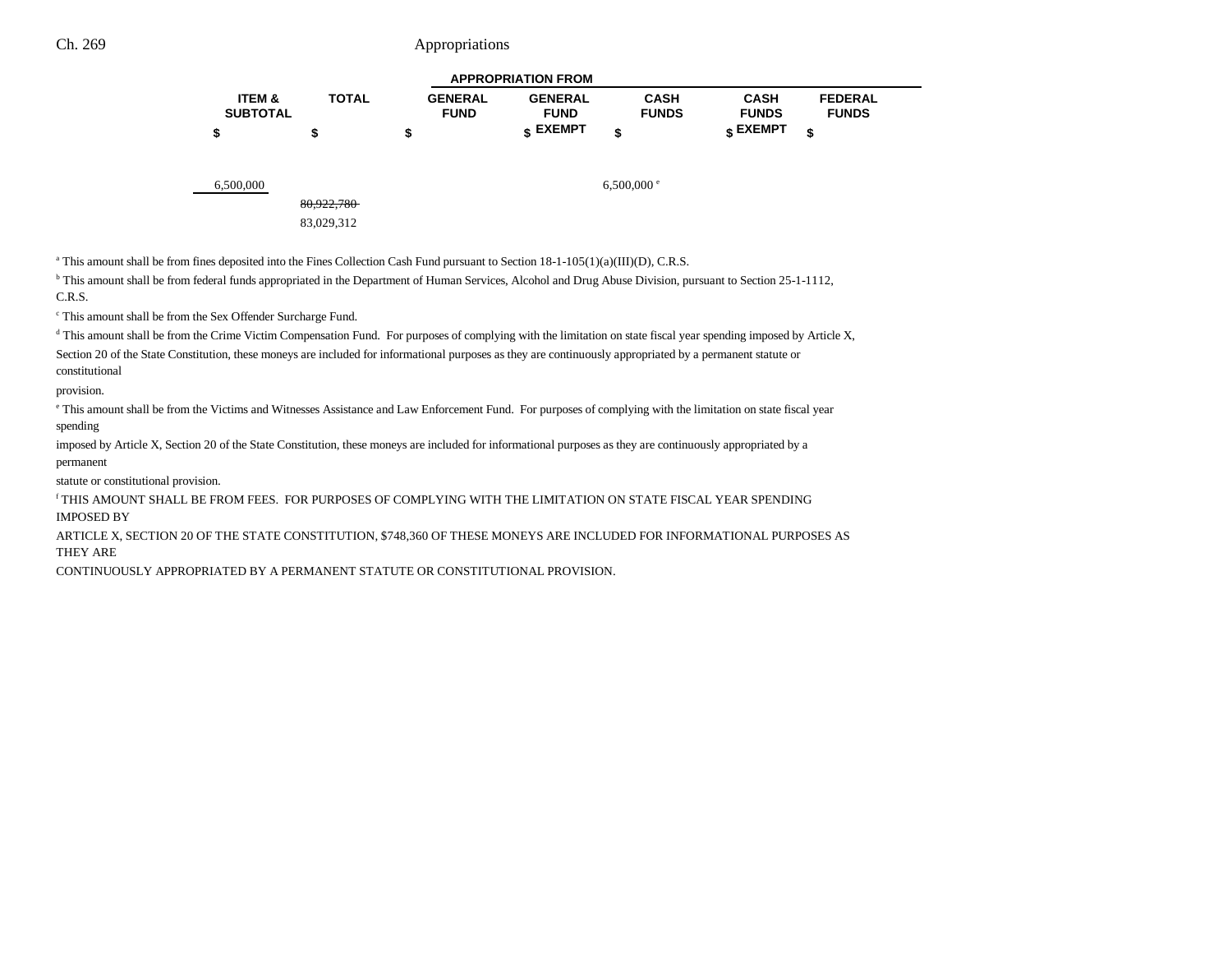| Personal Services <sup>80</sup> | 22,212,561 | 22,212,561    |                      |                            |
|---------------------------------|------------|---------------|----------------------|----------------------------|
|                                 | 22,162,438 | 22,162,438    |                      |                            |
|                                 |            | $(521.0$ FTE) |                      |                            |
|                                 |            | $(519.3$ FTE) |                      |                            |
| Female Offender                 |            |               |                      |                            |
| Program <sup>81</sup>           | 133,408    | 133,408       |                      |                            |
|                                 |            | $(6.0$ FTE)   |                      |                            |
| <b>Operating Expenses</b>       | 916,511    | 916,511       |                      |                            |
| <b>Intensive Supervision</b>    |            |               |                      |                            |
| <b>Operating Expenses</b>       | 141,016    | 141,016       |                      |                            |
| Drug Initiative                 |            |               |                      |                            |
| Project                         | 140,350    | 17,000(M)     | $18,000^{\text{ a}}$ | $105,350$ (T) <sup>b</sup> |
| Offender Services <sup>82</sup> | 447,500    |               | 362,000 <sup>a</sup> | 85,500                     |
|                                 | 549,493    |               |                      | 187,493 <sup>c</sup>       |
| Electronic Monitoring/          |            |               |                      |                            |
| Drug Testing                    | 517,170    | 517,170       |                      |                            |
| Juvenile Residential            | 234,000    | 234,000       |                      |                            |
| Care                            |            |               |                      |                            |
| Juvenile Education/             |            |               |                      |                            |
| <b>Vocational Services</b>      | 480,000    | 480,000       |                      |                            |
| JUVENILE RESIDENTIAL AND        |            |               |                      |                            |
| <b>AFTERCARE</b>                | 498,000    | 498,000       |                      |                            |
| <b>SERVICES</b>                 |            |               |                      |                            |
| Alcohol/Drug Driving            |            |               |                      |                            |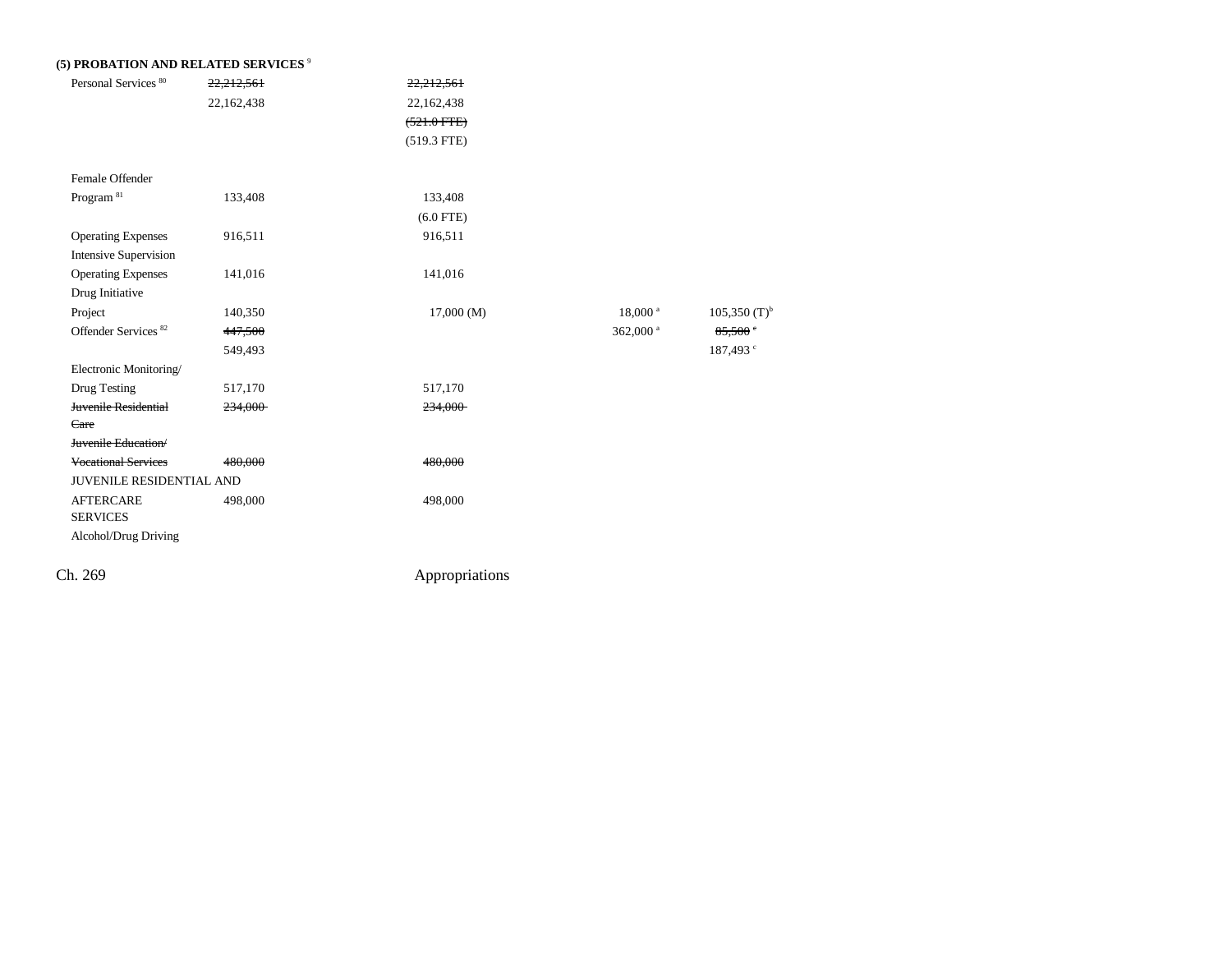|                        |                           | <b>APPROPRIATION FROM</b> |                               |                               |                             |                             |                                |  |
|------------------------|---------------------------|---------------------------|-------------------------------|-------------------------------|-----------------------------|-----------------------------|--------------------------------|--|
|                        | ITEM &<br><b>SUBTOTAL</b> | <b>TOTAL</b>              | <b>GENERAL</b><br><b>FUND</b> | <b>GENERAL</b><br><b>FUND</b> | <b>CASH</b><br><b>FUNDS</b> | <b>CASH</b><br><b>FUNDS</b> | <b>FEDERAL</b><br><b>FUNDS</b> |  |
|                        | \$                        | \$                        | \$                            | $$$ EXEMPT                    | \$                          | $$$ EXEMPT                  | \$                             |  |
|                        |                           |                           |                               |                               |                             |                             |                                |  |
| <b>Safety Contract</b> | 2,826,937                 |                           |                               |                               |                             | 2,826,937 $(T)^d$           |                                |  |
| Collections            |                           |                           |                               |                               |                             |                             |                                |  |
| Investigators          | 138,290                   |                           |                               |                               | 138,290 <sup>e</sup>        |                             |                                |  |
|                        | 157,540                   |                           |                               |                               |                             | $19,250$ (T) <sup>b</sup>   |                                |  |
|                        |                           |                           |                               |                               | $(4.0$ FTE)                 |                             |                                |  |
| Drug Offender          |                           |                           |                               |                               |                             |                             |                                |  |
| Assessment             | 318,212                   |                           |                               |                               | 318,212 <sup>f</sup>        |                             |                                |  |
|                        |                           |                           |                               |                               | $(8.0$ FTE $)$              |                             |                                |  |
|                        |                           | 28,505,955                |                               |                               |                             |                             |                                |  |
|                        |                           | 28,361,075                |                               |                               |                             |                             |                                |  |

<sup>a</sup> These amounts shall be from the Offender Services Fund pursuant to Section 16-11-214(1), C.R.S.

<sup>b</sup> This amount THESE AMOUNTS shall be from federal funds appropriated in the Department of Public Safety, Division of Criminal Justice.

<sup>c</sup> This amount OF THIS AMOUNT, \$85,000 \$85,500 shall be from reserves in the Offender Services Fund. FUND AND \$101,993(T) SHALL BE FROM FEDERAL FUNDS

APPROPRIATED IN THE DEPARTMENT OF PUBLIC SAFETY, DIVISION OF CRIMINAL JUSTICE.

<sup>d</sup> This amount shall be from the Department of Human Services, Alcohol and Drug Abuse Division pursuant to Section 42-4-1202(5), C.R.S.

e This amount shall be from fines deposited into the Fines Collection Cash Fund pursuant to Section 18-1-105(1)(a)(III)(D), C.R.S.

f This amount shall be available pursuant to Section 18-19-103, C.R.S.

**(6) PUBLIC DEFENDER 83, 83a**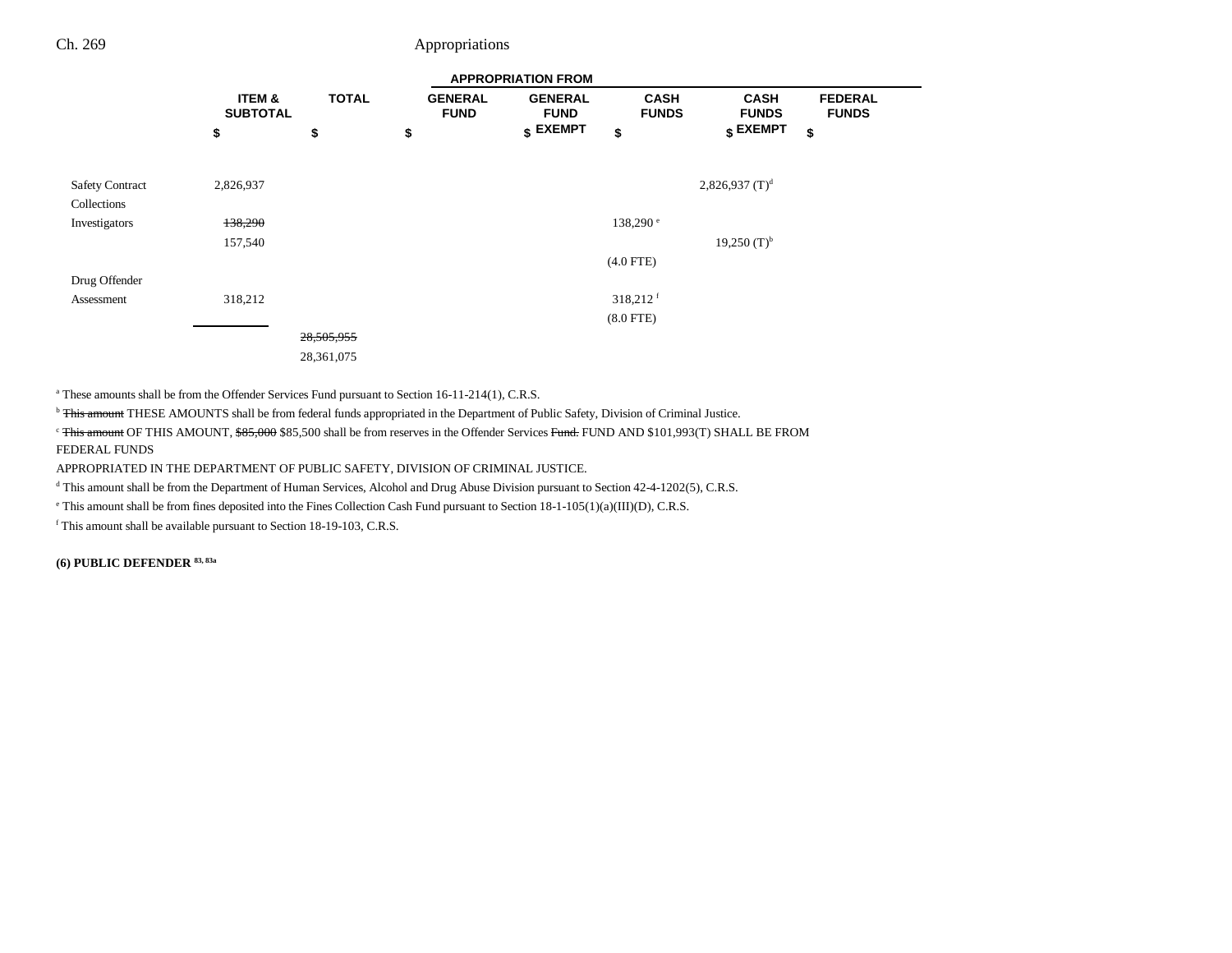| Personal Services <sup>80</sup> | 14,355,890           | 14,355,890            |                    |
|---------------------------------|----------------------|-----------------------|--------------------|
|                                 | 14,331,718           | 14,331,718            |                    |
|                                 |                      | $(289.7 \text{ FFE})$ |                    |
|                                 |                      | $(288.9$ FTE)         |                    |
| Group Health and Life           | 542,508              | 542,508               |                    |
| Short-term Disability           | 27,705               | 27,705                |                    |
| Salary Survey and               |                      |                       |                    |
| Anniversary Increases           | 579,933              | 579,933               |                    |
| Workers' Compensation           | 92,669               | 92,669                |                    |
| <b>Operating Expenses</b>       | 873,663              | 865,663               | 8,000 <sup>a</sup> |
| Purchases of Services from      |                      |                       |                    |
| Computer Center                 | 4,004                | 4,004                 |                    |
| Vehicle Lease Payments          | 33,828               | 33,828                |                    |
| Leased Space/Utilities          | 800,148              | 800,148               |                    |
| <b>Automation Plan</b>          | 232,825              | 232,825               |                    |
| <b>Contract Services</b>        | 20,000               | 20,000                |                    |
| Conflict of                     |                      |                       |                    |
| Interest 84                     | <del>5,933,314</del> | 5,933,314             |                    |
|                                 | 6,467,979            | 6,467,979             |                    |
| Public Defender                 |                      |                       |                    |
| Overload                        | 819,248              | 819,248               |                    |
|                                 |                      | $(8.0$ FTE)           |                    |
|                                 |                      | <del>24.315.735</del> |                    |
|                                 |                      | 24,826,228            |                    |
|                                 |                      |                       |                    |

<sup>a</sup> This amount shall be from training fees.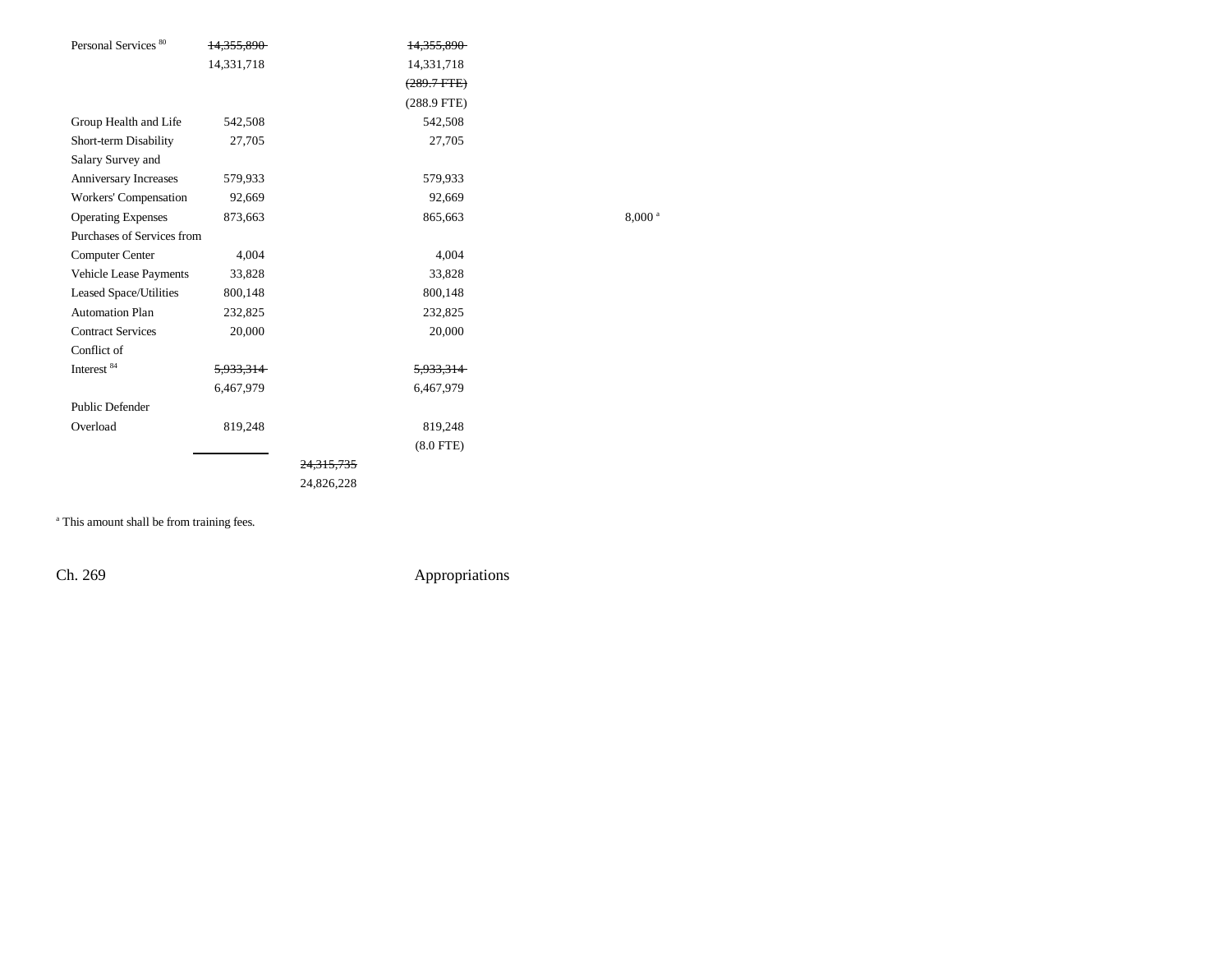| <b>APPROPRIATION FROM</b> |              |                |                 |              |              |                |  |
|---------------------------|--------------|----------------|-----------------|--------------|--------------|----------------|--|
| <b>ITEM &amp;</b>         | <b>TOTAL</b> | <b>GENERAL</b> | <b>GENERAL</b>  | CASH         | CASH         | <b>FEDERAL</b> |  |
| <b>SUBTOTAL</b>           |              | <b>FUND</b>    | <b>FUND</b>     | <b>FUNDS</b> | <b>FUNDS</b> | <b>FUNDS</b>   |  |
|                           |              |                | <b>« EXEMPT</b> |              | e EXEMPT ہ   |                |  |

## **TOTALS PART IX**

|                                  | \$163,119,977 | \$143,275,520 | \$15,889,317 | <del>\$3,955,140</del> * |
|----------------------------------|---------------|---------------|--------------|--------------------------|
| $({\rm JUDICIAL})^{8,77{\rm a}}$ | \$165,712,775 | \$143,471,403 | \$18,114,989 | \$4.126.383 $a$          |

<sup>a</sup> Of this amount,  $\frac{$3,333,470}{$3,454,713}$  contains a (T) notation.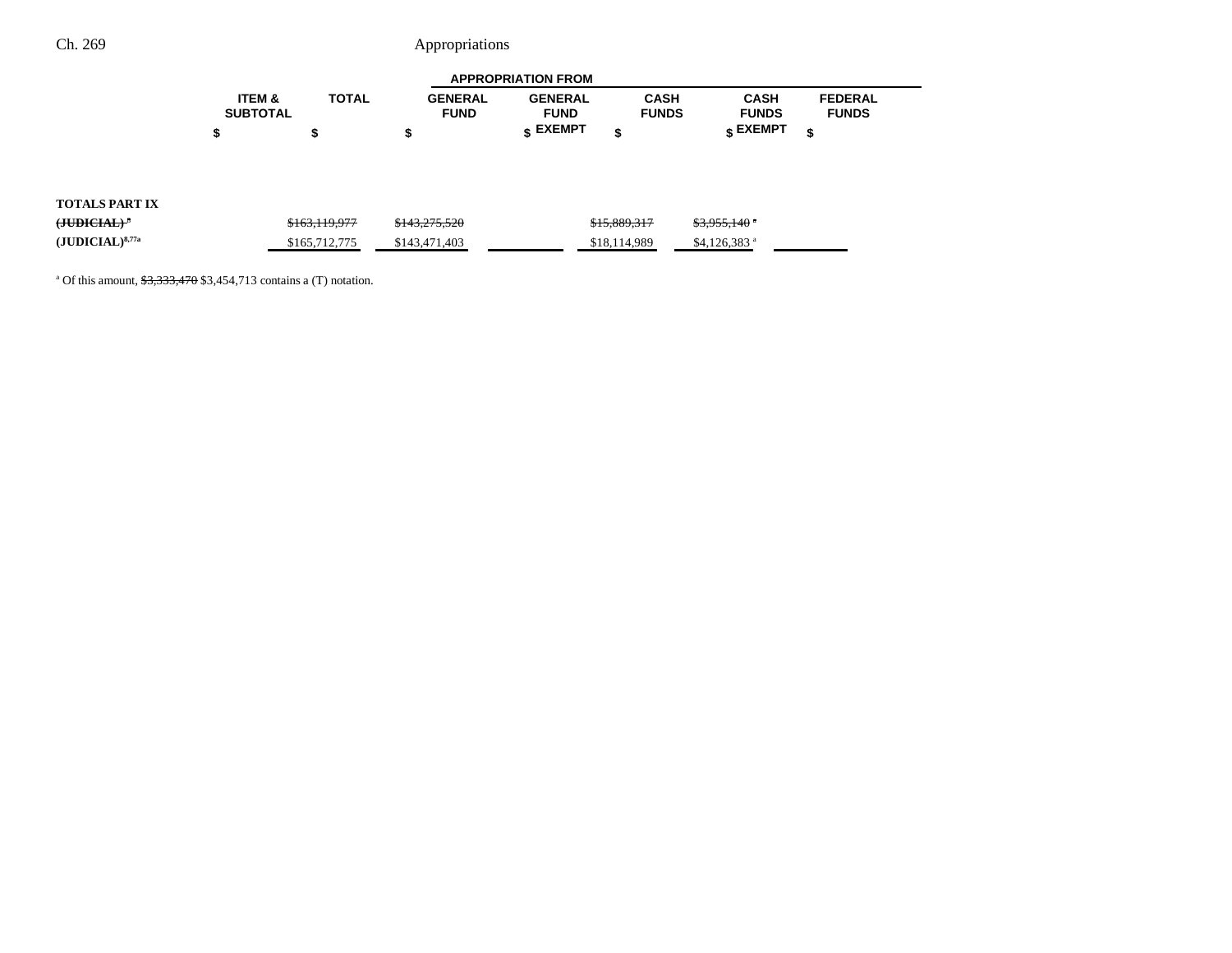**FOOTNOTES** -- The following statements are referenced to the numbered footnotes throughout section 2.

- 8(Governor lined through this provision. See L. 94, p. 3071.)
- 9 Department of Corrections, Administration and Consolidated Services; Department of Human Services, Alcohol and Drug Abuse Division; Judicial Department, Probation and Related Services; and Department of Public Safety, Division of Criminal Justice, Community Corrections Program Contract Administration -- The Departments referenced are requested to submit a single report on the effectiveness of the funds spent in each program area on alcohol and drug abuse treatment for criminal offenders and other citizens. Such report should include information about the number of clients served and of these served, an estimate of those who are repeat users throughout the systems. The departments are requested to develop common outcome measures so that valid comparisons between the agency programs can be assessed. The Departments are also requested to continue to explore the possibility of a common identifier so that the programs could provide information as to those persons using services from more than one program. This report should be submitted to the Joint Budget Committee no later than November 1, 1994.
- 75 Judicial Department, Supreme Court, Grievance Committee; Continuing Legal Education; and Law Examiner Board -- These funds, fund balances and FTE are not subject to appropriation by the legislature, pursuant to Article VI, Section 21 of the Colorado Constitution, and are shown here for informational purposes.
- 76 Judicial Department, Courts Administration, Administration; and Integrated Information Services -- The Judicial Department is requested to revise its weighted caseload system for allocating FTE to adjust for the impact of automation. The Judicial Department is requested to report to the Joint Budget Committee on this matter by October 15, 1994.
- 77a JUDICIAL DEPARTMENT, COURTS ADMINISTRATION, ADMINISTRATIVE SPECIAL PURPOSE, OFFICE OF DISPUTE RESOLUTION; AND TOTALS PART IX (JUDICIAL) -- THE JUDICIAL BRANCH IS REQUESTED TO PROVIDE, BY FEBRUARY 1 OF EACH FISCAL YEAR, A REPORT TO THE JOINT BUDGET COMMITTEE ON ANY PROPOSED FEE INCREASES.
- 77 Judicial Department, Courts Administration, Administration, County Courthouse Furnishings -- These funds shall be used to provide furnishings for those county projects involving remodeling and renovations of existing courthouses, and those projects involving the construction of new county courthouses. These funds shall not be used for the purposes of providing capital outlay for the regular replacement and modernization of Judicial Department equipment and furnishings. The Judicial Department is requested to submit to the Joint Budget Committee and the General Assembly a report detailing the Department's five-year plan for county courthouse furnishing projects, pursuant to Section 13-3-108(3), C.R.S., on or before each November 1.
- 78 Judicial Department, Courts Administration, Integrated Information Services, Court Automation Plan; and Probation Automation Plan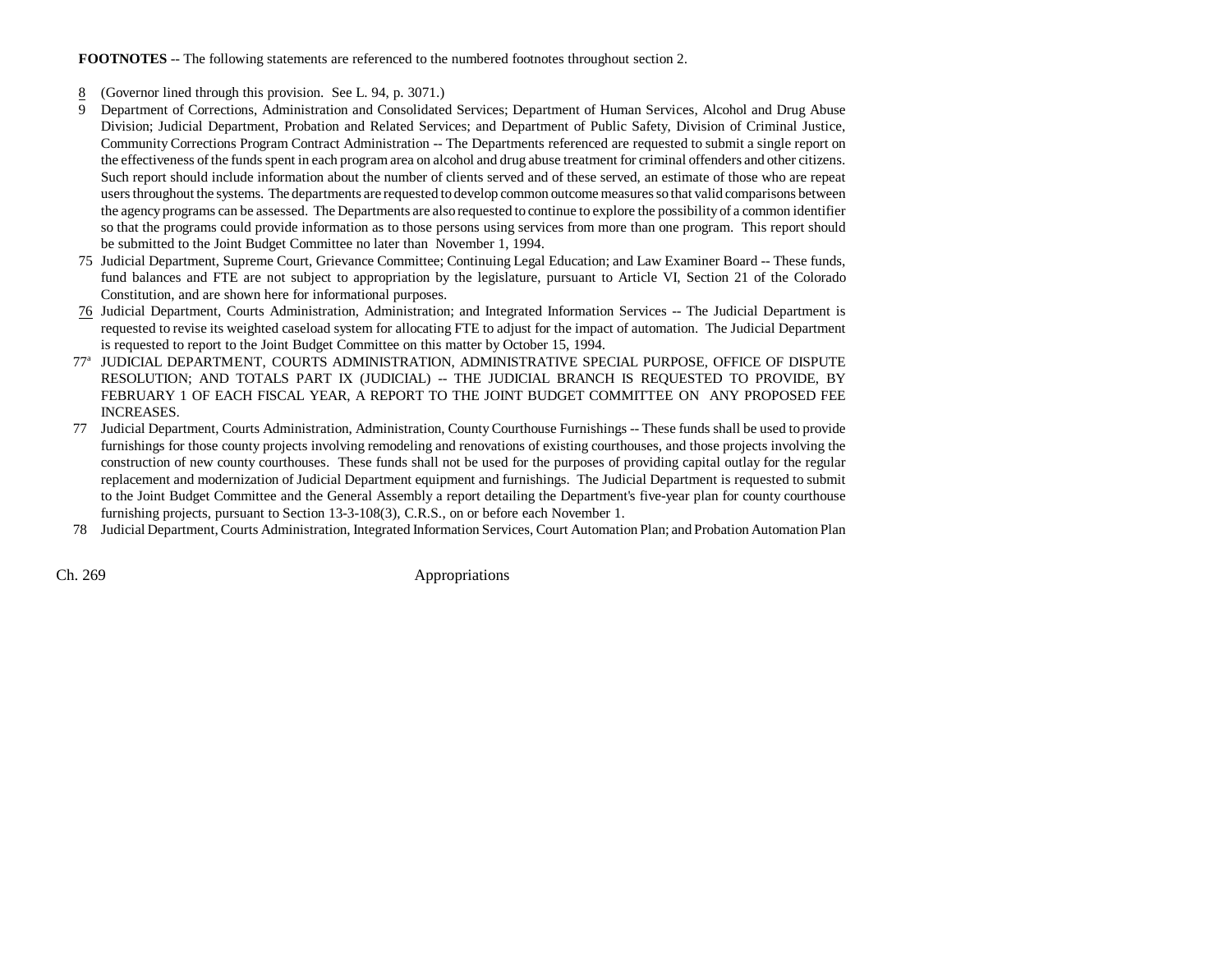| <b>APPROPRIATION FROM</b> |              |                |                |              |                 |                |  |  |
|---------------------------|--------------|----------------|----------------|--------------|-----------------|----------------|--|--|
| <b>ITEM &amp;</b>         | <b>TOTAL</b> | <b>GENERAL</b> | <b>GENERAL</b> | <b>CASH</b>  | <b>CASH</b>     | <b>FEDERAL</b> |  |  |
| <b>SUBTOTAL</b>           |              | <b>FUND</b>    | <b>FUND</b>    | <b>FUNDS</b> | <b>FUNDS</b>    | <b>FUNDS</b>   |  |  |
|                           |              |                | <b>EXEMPT</b>  |              | <b>« EXEMPT</b> | ¢              |  |  |

-- The Judicial Department may transfer up to a maximum of ten percent of the installation/maintenance expenses appropriations into the contract services appropriations for both the court and probation automation plans.

- 79 Judicial Department, Courts Administration, Integrated Information Services, Court Automation Plan -- The Judicial Department is requested to explore the possibility of allowing court users access to court scheduling information through computer technology. The Judicial Department is encouraged to test such a program and to finance the program through on-line fees collected from the users. The Judicial Department is requested to report to the Joint Budget Committee on this matter by October 15, 1994.
- 80 Judicial Department, Trial Courts, Personal Services; Probation and Related Services, Personal Services; and Public Defender, Personal Services -- Included in these line items is funding for FTE associated with legislation enacted in the First Extraordinary Session of the Fifty-ninth General Assembly. It is the expectation of the General Assembly that if the caseload does not reach the anticipated levels, staff adjustments will be made through a negative supplemental appropriation in FY 1994-95.
- 81 Judicial Department, Probation and Related Services, Female Offender Program -- These funds shall be used to implement a female offender program to concentrate on reducing the number of females sentenced to prison. The Judicial Department is requested to report to the Joint Budget Committee by November 1, 1994, on the methods it will use to determine the success of the program. This report should include a program schedule, outcome measures, and determinants of success.
- 82 Judicial Department, Probation and Related Services, Offender Services -- These funds shall be used for the purposes of offender services such as: Domestic violence evaluation and monitoring, literacy programs, sex offender treatment, and specialized female offender programs. These funds shall not be used for the purposes of satisfying obligations incurred in the normal operations of the Division.
- 83 Judicial Department, Public Defender -- Up to 5 percent of the total Public Defender appropriation may be transferred between budgetary line items in the Public Defender's Office.
- 83a Judicial Department, Public Defender -- The Public Defender is requested to provide an annual report to the General Assembly on both the dollars and the FTE utilized by the office representing defendants who could be sentenced to death. Such report is requested by no later than January 15 of each year.
	- 84 Judicial Department, Public Defender, Conflict of Interest -- These funds may be used for court appointed counsel only when there